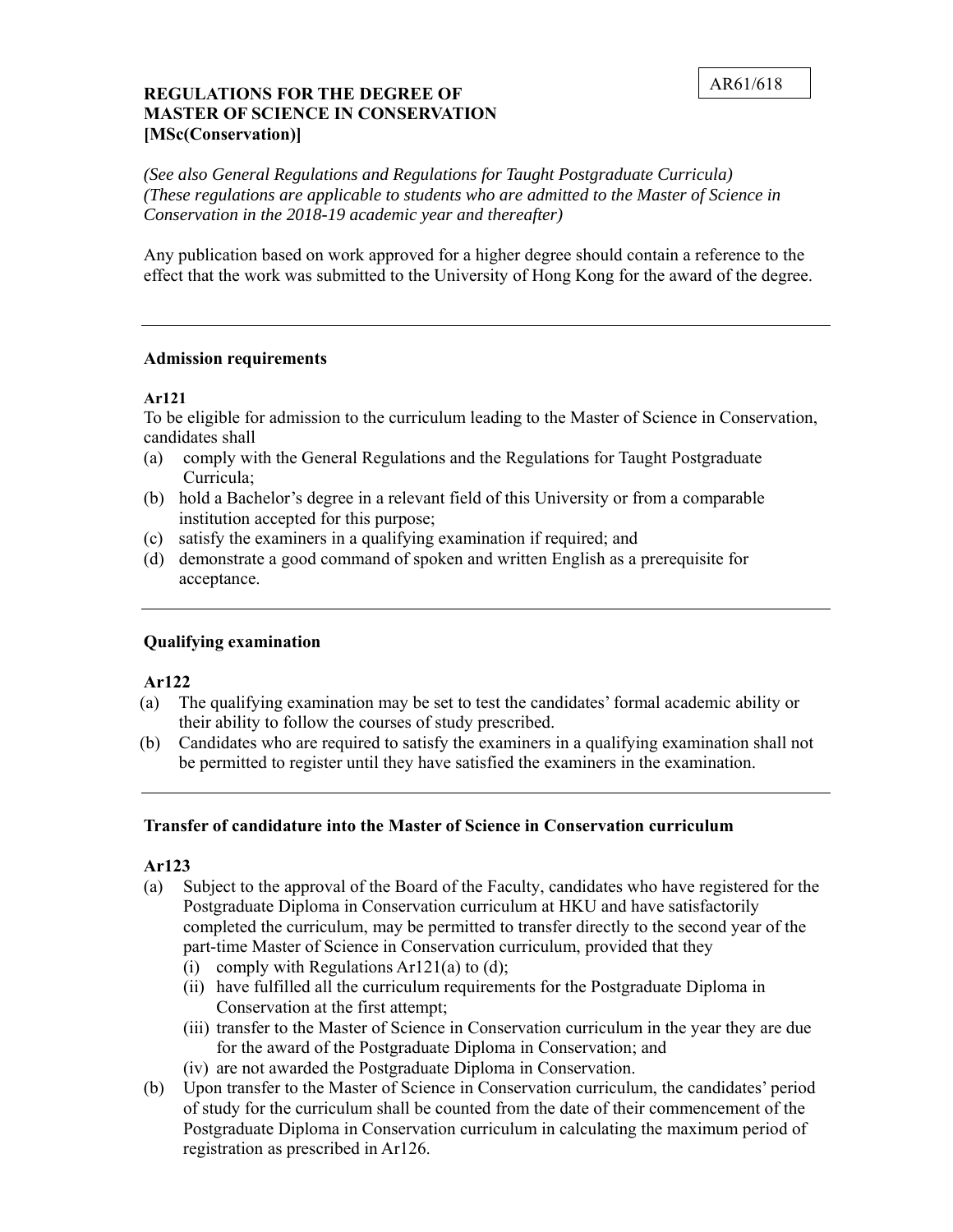- (c) Candidates will be allowed to transfer their credits and assessment results of the courses that they have completed for the Postgraduate Diploma in Conservation to the Master of Science in Conservation curriculum, and for the purposes of calculating the Dean's List and award of distinction as prescribed in Ar132.
- $(d)$  complete the requirements of the Master of Science in Conservation curriculum, they may be awarded the Postgraduate Diploma in Conservation provided that they have satisfied the If candidates after transferring to the Master of Science in Conservation curriculum fail to requirements of the Postgraduate Diploma in Conservation.
- (e) The Postgraduate Diploma in Conservation and the Master of Science in Conservation curricula are an impermissible combination. Candidates who are awarded the Postgraduate Diploma in Conservation shall not be admitted to the Master of Science in Conservation curriculum.

## **Advanced standing**

 **Ar124** Subject to the approval of the Board of the Faculty, candidates may be given advanced another university or institution accepted by the Board of the Faculty for this purpose, provided standing for up to 18 credits (equivalent to 20% of the total credits required for the Master of Science in Conservation curriculum) on the ground that equivalent courses have been passed at that no candidate shall be eligible for the award of the Master of Science in Conservation degree set out in these regulations without having completed at least 72 credits in the Master of Science in Conservation curriculum.

## **Requirements for graduation**

**Ar125** To be eligible for the award of the Master of Science in Conservation, candidates shall

- (a) comply with the General Regulations and the Regulations for Taught Postgraduate Curricula; and
- (b) complete the curriculum and satisfy the examiners in accordance with the regulations set out below.

# **Period of study**

## **Ar126**

 of part-time study, unless otherwise permitted or required by the Board of Faculty. The curriculum shall normally extend over one academic year of full-time study or two academic years of part-time study. Candidates shall not be permitted to extend their studies beyond the maximum period of registration of two academic years of full-time study or three academic years

## **Completion of curriculum**

**Ar127** To complete the curriculum, candidates shall

- (a) satisfy the requirements prescribed in TPG 6 of the Regulations for Taught Postgraduate Curricula;
- (b) enrol for courses of a total of 90 credits;
- (c) satisfactorily complete all written work including the dissertation;
- (d) attend all field trips and complete all assigned fieldwork; and
- (e) satisfy the examiners in all examinations as may be required.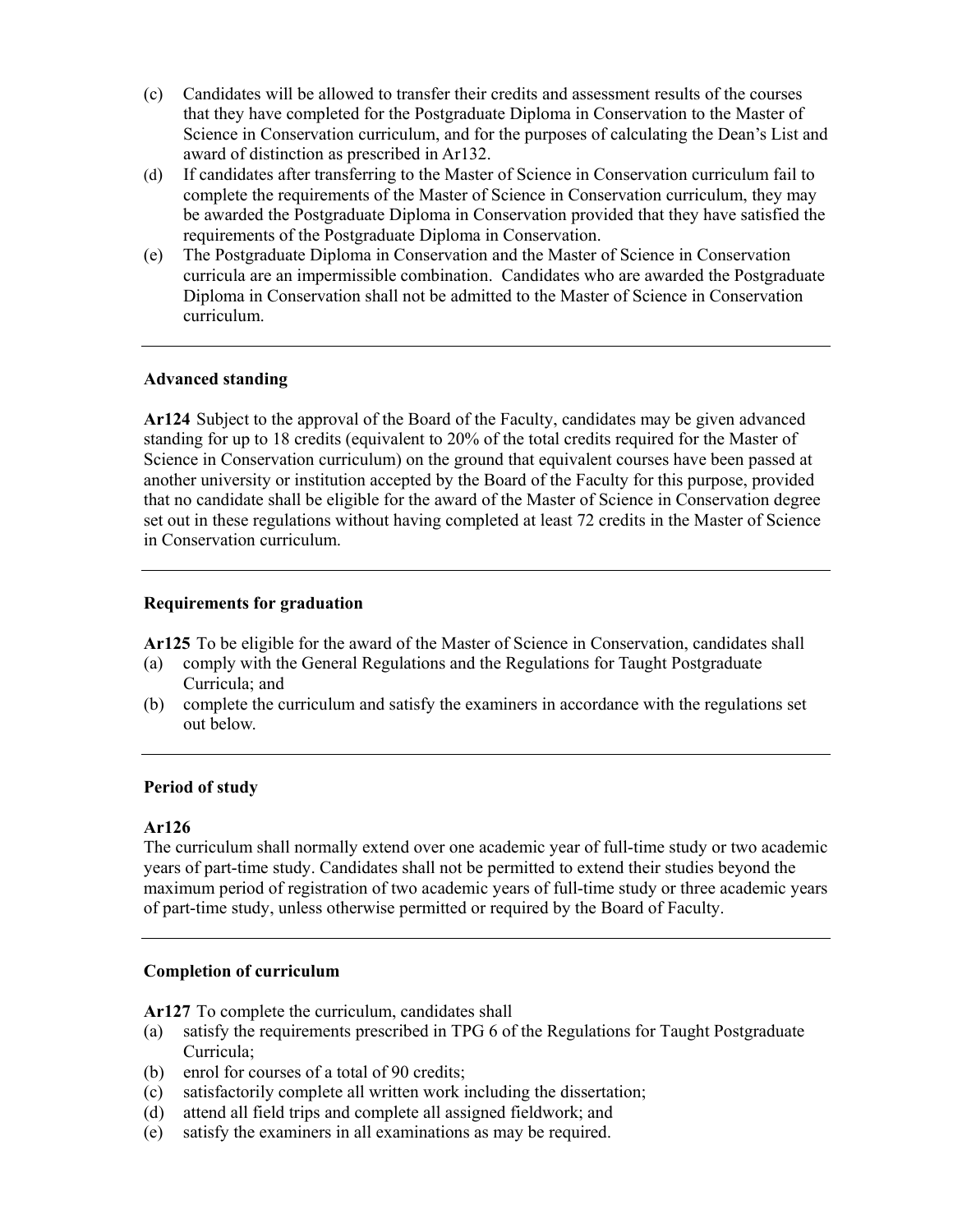# **Practical training**

# **Ar128**

- (a) Candidates shall choose the organization in which they are to carry out the practical training from a list of organizations approved or recommended by the Programme Director.
- (b) At the end of their practical training, candidates are required to
	- (i) submit a practical-training report for review and assessment by the Board of Examiners; and
	- (ii) obtain a completion of practical training letter from the candidates' practical training supervisor (who must hold a senior managerial, executive or technical position in the candidates'satisfactory completion of their practical training. This letter, which forms part of the assessment of the candidate's practical training performance, shall be organization the candidates have carried out their practical training) certifying the included as the first page of the practical training report.
- have not completed the required minimum of 72 contact hours of practical training, but have satisfactorily completed other parts of the curriculum, shall be required to satisfactorily complete a minimum of 72 contact hours of practical training in the following (c) Candidates who have failed to satisfactorily complete their practical training requirement or academic year before they may be awarded the Master of Science in Conservation degree, and the number of hours the candidates have already performed in the practical training in the previous year shall not be carried forward.

## **Dissertation**

## **Ar129**

- (a) Candidates shall submit the title of their dissertation by a date specified by the Programme coursework, and shall submit it not later than the end of September of the year, unless Director. Candidates may submit their dissertation after the successful completion of their special permission is granted by the Board of Examiners.
- (b) Candidates shall submit a statement that the dissertation represents their own work (or in the case of conjoint work, a statement countersigned by their co-worker, which shows their share of the work) undertaken after the registration as candidates for the degree.
- (c) The preferred length of the dissertation shall be around 10,000 words.

# **Assessment**

## **Ar130**

- (a) Every examinable assignment including the practical training report and the dissertation must be submitted within the stipulated deadline or within a final extended deadline approved by the Programme Director in consultation with the Internal Examiners.
- (b) Candidates of the part-time programme who have failed in not more than two courses in have failed in not more than two courses in their studies, shall be permitted to present their first-year or second-year of studies, or candidates of the full-time programme who themselves for re-examination.
- the third attempt before they can be considered for advancement or graduation. If a course that the candidates are required to repeat is not available in the following academic year, the (c) If they fail in the assessment at the second attempt, they shall be required to repeat the entire course(s) in the following academic year, and present themselves for the final assessment at candidates shall take an alternative course of instruction as specified by the Programme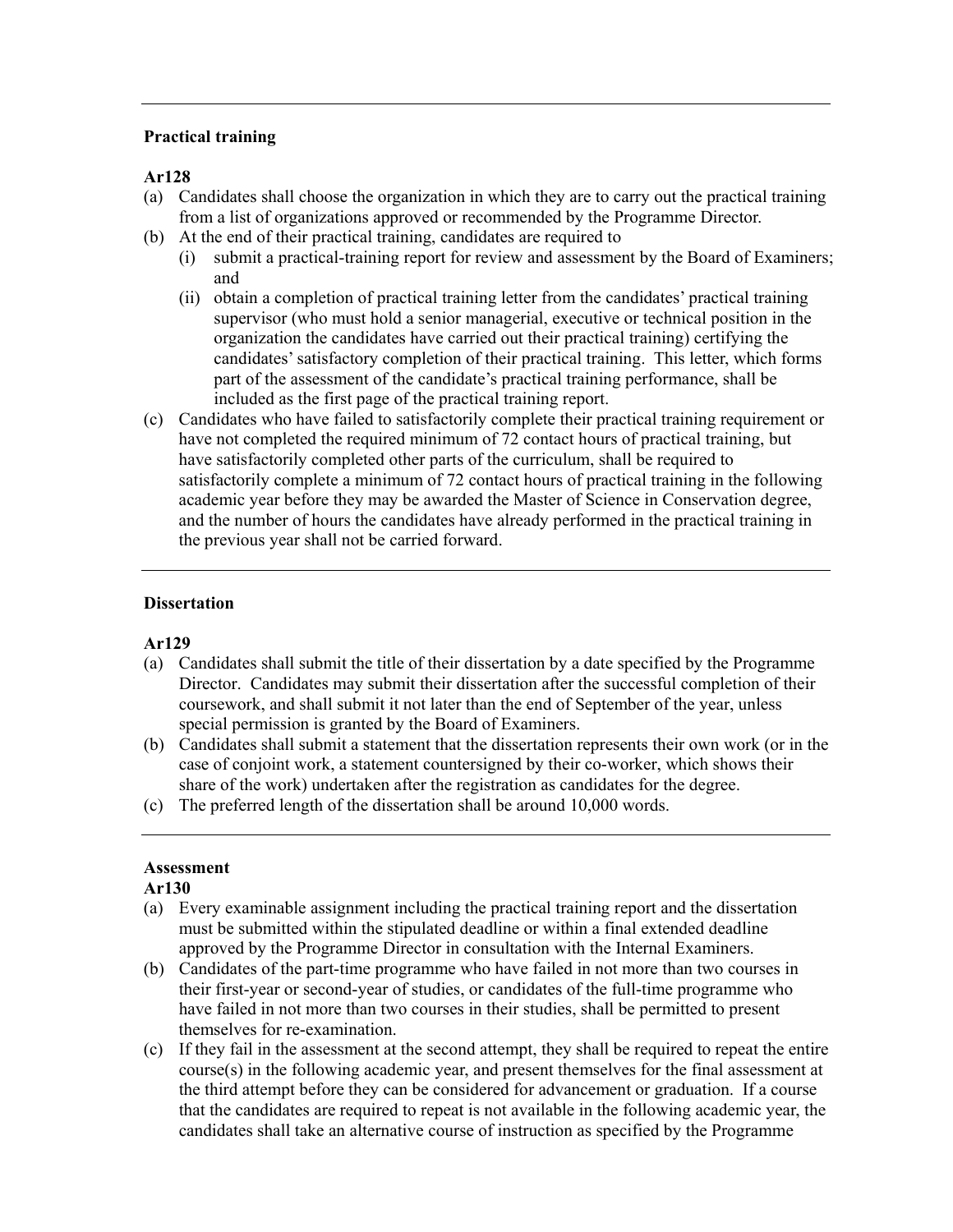Director and take the prescribed assessment. This will constitute the final attempt.

- (d) Candidates shall be recommended for discontinuation of studies under General Regulation G12 if they have:
	- (i) failed to satisfy the examiners in more than two courses at the first attempt; or
	- $(ii)$ failed to satisfy the examiners in any course at the third attempt; or
	- (iii) failed to satisfy the examiners in an alternative course under the circumstances as described in Ar130(c);
	- (iv) failed to submit any examinable assignment including the practical training report and the dissertation within the final extended deadline stipulated by the Programme Director and the Internal Examiners; or
	- (v) exceeded the maximum period of registration specified in these regulations of the degree.
- (e) Subject to the recommendation of the Programme Director, candidates who fail to complete their dissertation after two extensions, but have satisfactorily completed all other courses, may in exceptional circumstances be considered for award of the Postgraduate Diploma in Conservation.

#### **Grading system**

#### **Ar131**

 Courses of this curriculum shall be graded 'Distinction', 'Pass' or 'Fail' as determined by the Board of Examiners.

#### **Assessment results**

#### **Ar132**

 who have passed all the required courses in the curriculum at the first attempt and scored (a) On successful completion of the Master of Science in Conservation curriculum, candidates distinctions in at least half of these courses will be placed on the Dean's List and awarded a mark of distinction.

/1819-MScCon13.6.2018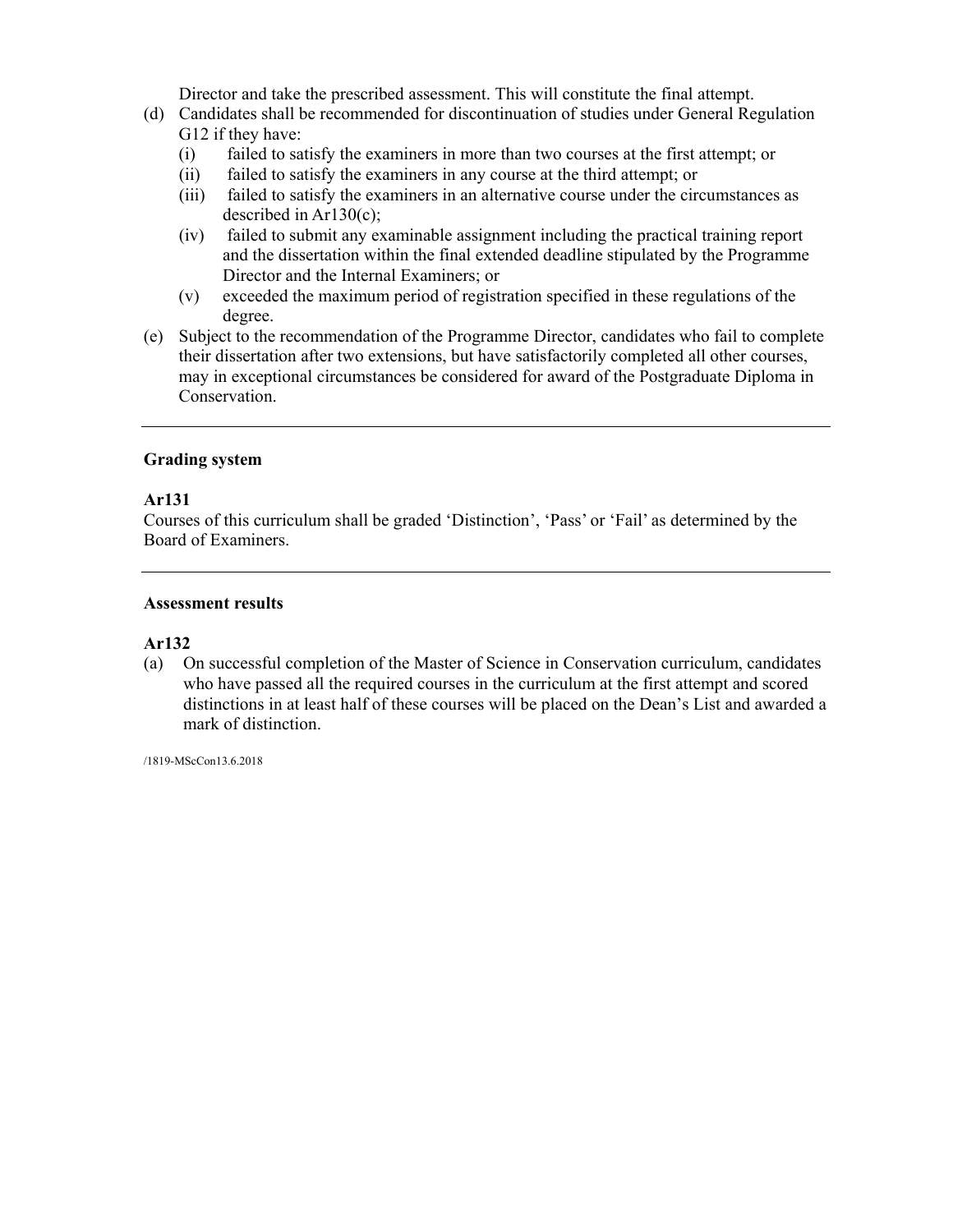# **SYLLABUSES FOR THE DEGREE OF <br>MASTER OF SCIENCE IN CONSERVATION**  AR54/819 **[MSc(Conservation)]**

*(These syllabuses are applicable to candidates who are admitted to the Master of Science in Conservation in the 2019-20 academic year and thereafter)* 

(*See also General Regulations and Regulations for Taught Postgraduate Curricula)* 

The syllabus is to be taken as prescribed within the two-year part-time programme or the oneyear full-time programme.

 During the first year of the part-time programme, students complete eight compulsory core courses. During the second year of the part-time programme, students take six compulsory core courses. The core courses include a minimum of 72 contact hours of practical training and a 10,000-word dissertation on an approved topic.

Fieldwork is an integral part of each core course.

# **FIRST YEAR CORE COURSES**

Students are required to complete all First Year Core Courses before advancing to Second Year Core Courses. Assessment of all courses: 100% continuous coursework assessment

## **CONS8103. Charters and legislation of conservation** (6 credits)

This course introduces the guiding principles and legal framework for heritage conservation, as established in international charters and regional legislation, and examines in particular detail their application in Hong Kong, Macao, Mainland China and Southeast Asia.

## **CONS8104. Management and practice in conservation** (6 credits) **(Capstone experience)**

 conservation work from project planning and implementation to post-project management. Drawing on actual cases from overseas and Hong Kong, students have the opportunity to This course, which incorporates a Heritage Impact Assessment (HIA) workshop, focuses on preparing a conservation management plan (CMP) for a heritage building or site, as well as on management problems unique to conservation projects in Hong Kong, Macao, Mainland China and Southeast Asia. It explores the responsibilities of heritage practitioners in carrying out consolidate their understanding of the entire conservation process.

## **CONS8107. Field study II: South China or East Asia** (6 credits)

 efforts to cultural tourism and sustainable development. The field study, which takes place near This field study in southern China or an East Asian country, with input by local governmental or private conservation experts, provides in-depth understanding of the relationship of conservation the end of the academic year, is also an opportunity for students to use their knowledge in cultural heritage conservation to assist local stakeholders in specific conservation-related initiatives.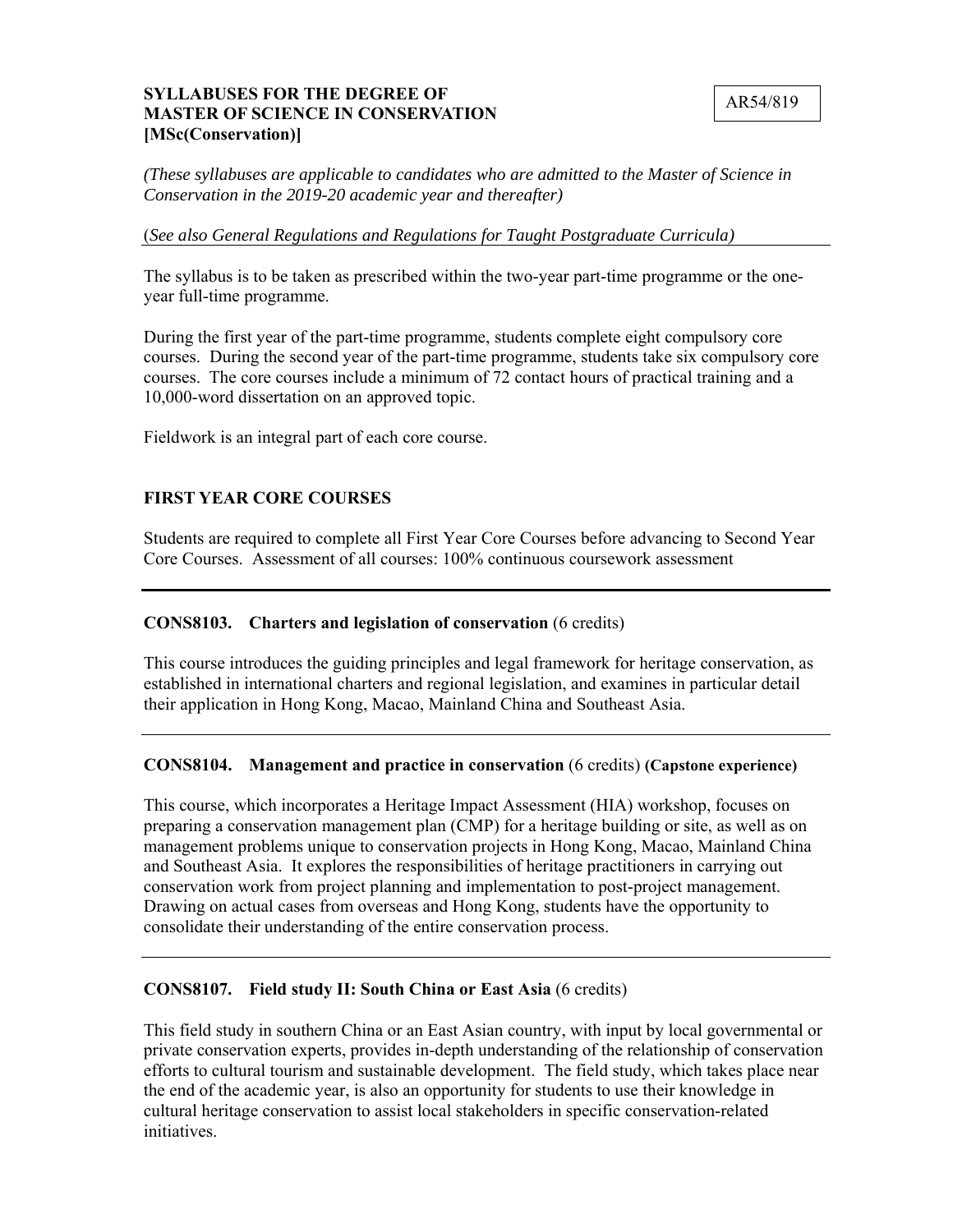# **CONS8108. Cultural mapping workshop** (6 credits)

 crucial tool in conserving and managing the tangible and intangible cultural resources of a community. Students will learn and apply the techniques and activities of community-based participatory data collection and management. This course is a workshop that focuses on the techniques and values of Cultural Mapping as a

# **CONS8109. Cultural landscapes** (6 credits)

This course focuses on understanding heritage places using the concept of cultural landscapes – landscapes that reflect distinctive patterns of interaction between people and the natural environment. The course examines the current theory and practice of cultural landscapes, especially within the context of Hong Kong, Macao, Mainland China and Southeast Asia.

# **CONS8110. Architectural heritage and its significance** (6 credits)

 China. Case studies are used to illustrate the process of understanding of the heritage values of these buildings and sites, and how to use these values to prepare a Statement of Significance as This course focuses on heritage buildings and sites in relation to their settings within a sociocultural context. Emphasis is placed on the built heritage of Hong Kong, Macao and Mainland part of a conservation plan.

# **CONS8111. Field study I: Macao** (3 credits)

This field study, with input by officials from Macao SAR Government's conservation agency, Instituto Cultural do Governo da R.A.E. de Macau (Cultural Affairs Bureau), provides in-depth understanding of the local effort in carrying out conservation.

# **CONS8112. Repair and restoration of heritage buildings** (6 credits) **(Capstone experience)**

 techniques of building conservation used in both Chinese and Western cultures; and to learn how The objectives of this course are: to learn how to identify building materials, their condition, defects, and recommend remedial action where required; to introduce traditional materials and natural processes and inappropriate human intervention can cause deterioration of building materials as well as how using best-practice conservation techniques can protect and restore the fabric of heritage buildings. Led by a qualified conservationist, this hands-on experiential learning approach with local field studies, enables students to acquire competency in the technical aspects of conservation.

# **SECOND YEAR CORE COURSES**

Students are required to complete all Second Year Core Courses and one Second Year Elective Course to complete their studies. Assessment of all courses: 100% continuous coursework assessment